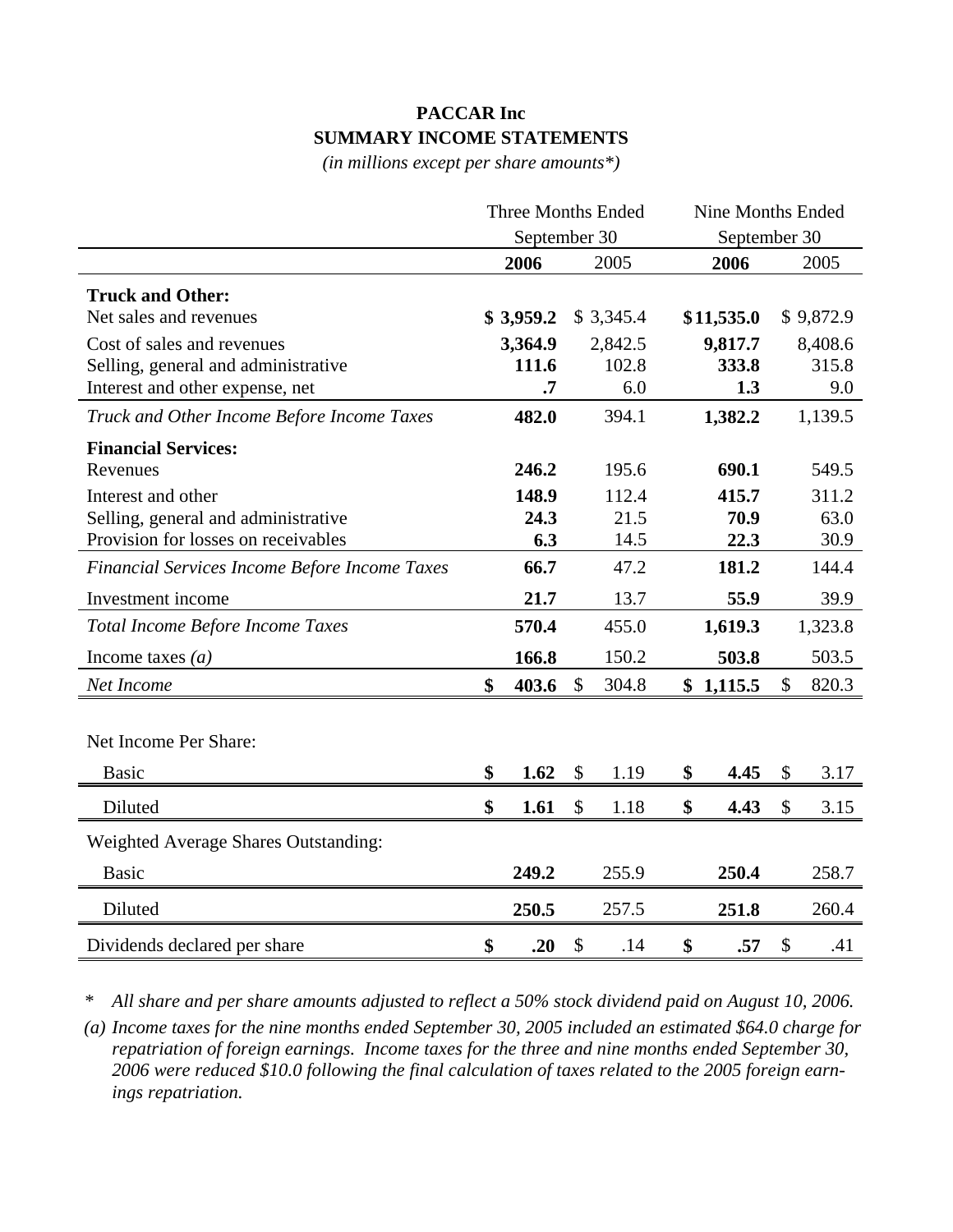## **PACCAR Inc CONDENSED BALANCE SHEETS** *(in millions)*

|                                                                                                                         | <b>September 30</b> | December 31 |
|-------------------------------------------------------------------------------------------------------------------------|---------------------|-------------|
|                                                                                                                         | 2006                | 2005        |
| <b>ASSETS</b>                                                                                                           |                     |             |
| <b>Truck and Other:</b>                                                                                                 |                     |             |
| Cash and marketable debt securities                                                                                     | \$2,378.8           | \$2,215.8   |
| Trade and other receivables, net                                                                                        | 926.8               | 582.2       |
| Inventories                                                                                                             | 563.8               | 495.5       |
| Property, plant and equipment, net                                                                                      | 1,253.3             | 1,143.0     |
| Equipment on operating leases and other                                                                                 | 1,055.7             | 923.0       |
| <b>Financial Services Assets</b>                                                                                        | 9,279.5             | 8,355.9     |
|                                                                                                                         | \$15,457.9          | \$13,715.4  |
| <b>LIABILITIES AND STOCKHOLDERS' EQUITY</b><br><b>Truck and Other:</b><br>Accounts payable, deferred revenues and other | \$3,163.9           | \$2,589.3   |
| Dividend payable                                                                                                        |                     | 338.7       |
| Long-term debt                                                                                                          | 21.1                | 28.8        |
| <b>Financial Services Liabilities</b>                                                                                   | 7,559.1             | 6,857.5     |
| <b>STOCKHOLDERS' EQUITY</b>                                                                                             | 4,713.8             | 3,901.1     |
|                                                                                                                         | \$15,457.9          | \$13,715.4  |
| <b>Common Shares Outstanding</b>                                                                                        | 248.3               | 253.3       |

## **GEOGRAPHIC REVENUE DATA**

|                      |         | Three Months Ended<br>September 30 |         | Nine Months Ended<br>September 30 |  |  |
|----------------------|---------|------------------------------------|---------|-----------------------------------|--|--|
|                      | 2006    | 2005                               | 2006    | 2005                              |  |  |
| <b>United States</b> |         | $$2,172.5$ $$1,856.0$              |         | $$6,371.2 \$5,327.9$              |  |  |
| Europe               | 1,104.0 | 917.9                              | 3,374.9 | 3,016.2                           |  |  |
| Other                | 928.9   | 767.1                              | 2,479.0 | 2,078.3                           |  |  |
|                      |         | $$4,205.4 \$3,541.0$               |         | $$12,225.1$ $$10,422.4$           |  |  |